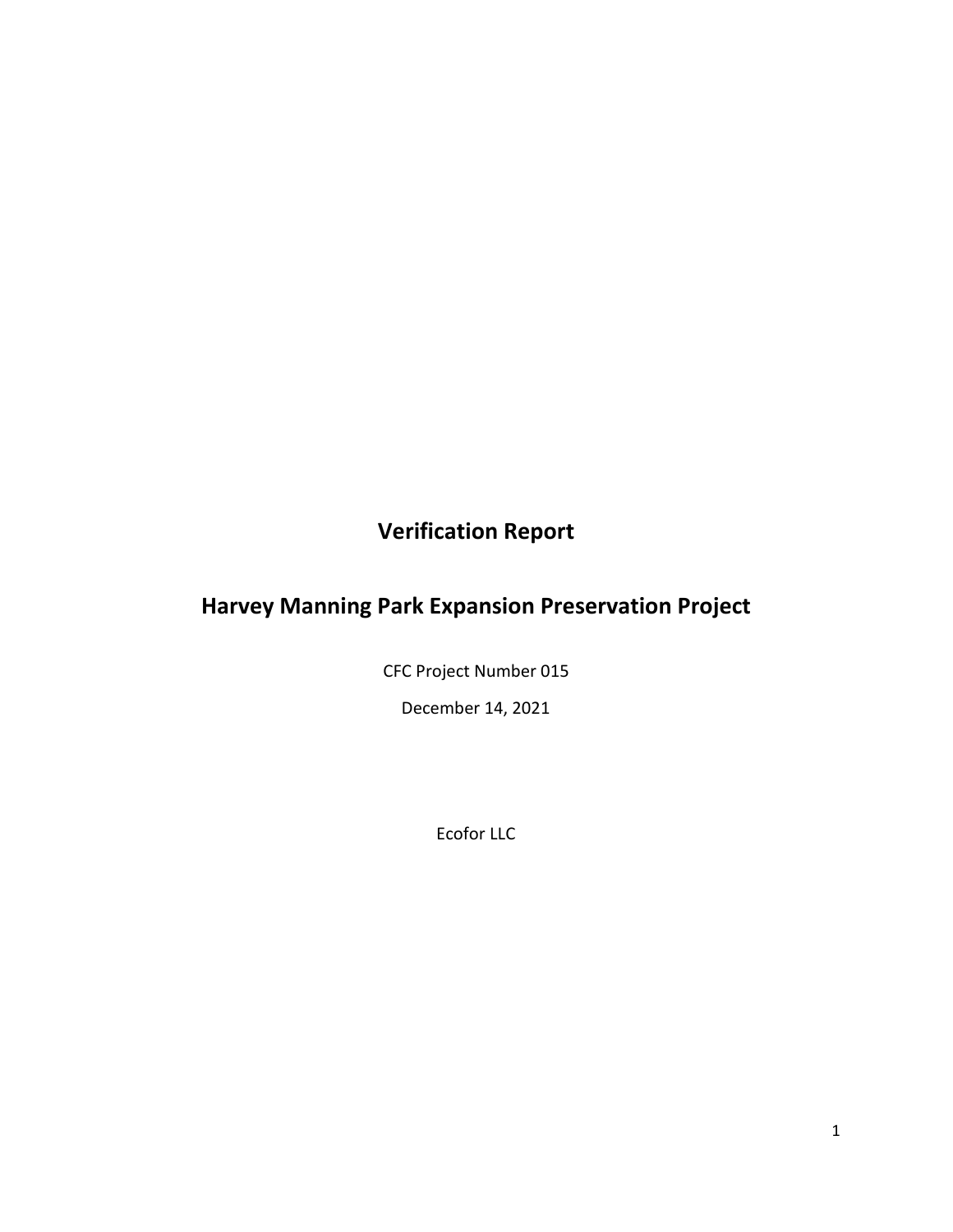# TABLE OF CONTENTS

| $\mathbf{1}$   |                |  |  |  |  |  |  |  |
|----------------|----------------|--|--|--|--|--|--|--|
|                | 1.1            |  |  |  |  |  |  |  |
|                | 1.2            |  |  |  |  |  |  |  |
|                | 1.3            |  |  |  |  |  |  |  |
| $\overline{2}$ |                |  |  |  |  |  |  |  |
|                | 2.1            |  |  |  |  |  |  |  |
|                | 2.2            |  |  |  |  |  |  |  |
| 3              |                |  |  |  |  |  |  |  |
| 4              |                |  |  |  |  |  |  |  |
|                | 4.1            |  |  |  |  |  |  |  |
|                | 4.2            |  |  |  |  |  |  |  |
|                | 4.2.1          |  |  |  |  |  |  |  |
|                | 4.2.2<br>4.2.3 |  |  |  |  |  |  |  |
|                |                |  |  |  |  |  |  |  |
|                | 4.2.4          |  |  |  |  |  |  |  |
|                | 4.2.5          |  |  |  |  |  |  |  |
| 5              |                |  |  |  |  |  |  |  |
| 6              |                |  |  |  |  |  |  |  |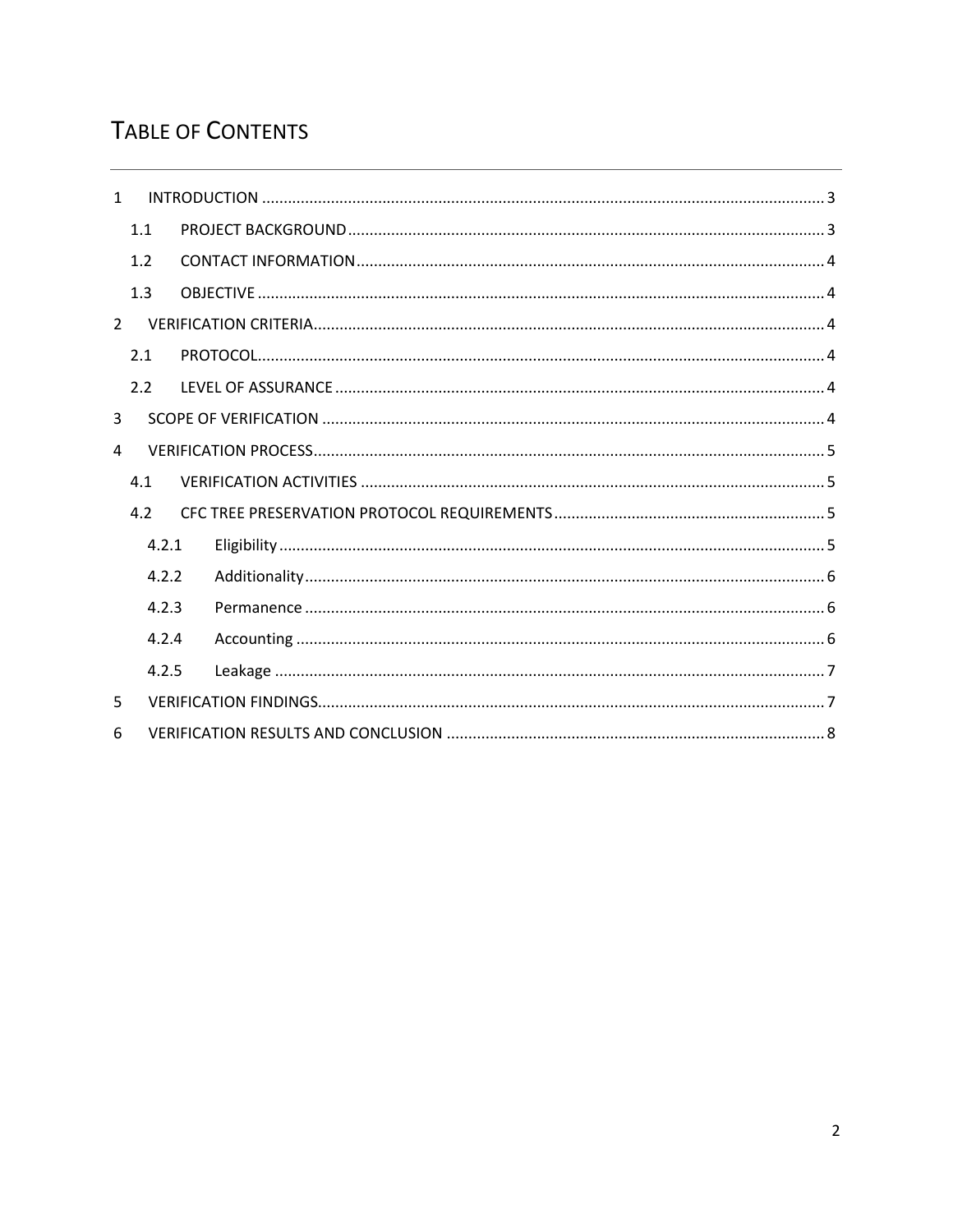# <span id="page-2-0"></span>1 INTRODUCTION

City Forest Credits engaged Ecofor LLC (Ecofor) to verify the project named "Harvey Manning Park Expansion Preservation Project", with the project operated by the city of Issaquah, Washington, for the reporting period December 6, 2021 through December 5, 2024. The goal of the verification is to ensure that the GHG assertion is materially correct, and that the assertions made by the project are well documented.

### <span id="page-2-1"></span>1.1 PROJECT BACKGROUND

The Project preserves forest on lands within the city boundary of the City of Issaquah. WA and prevents future conversion to non-forest cover. The project encompasses 15.14 acres within 33.53 acres in six legal property parcels within King County, WA. Project lands are within parcels:

In 2017 the owner of the property submitted a proposal to develop the lands, plus an adjacent parcel, into a 57 lot subdivision. Upon review by the City, the landowner received a "mitigated determination of non-significance" which is a key document showing that the project has adequately met environmental and zoning requirements. The landowner also received zoning variances needed to develop the property. These approvals allowed the landowner to begin clearing and grading the site, and installing utilities and building the access road.

The property was purchased by the Trust for Public Land to keep it from being developed, with the expectation that it would be purchased by a local government. The City of Issaquah approved purchase of the project lands 2018. King County purchased the other parcel in the proposed development. The City of Issaquah purchased the land parcels that encompass this project in 2019. While the intent was to preserve the lands as open space, the preservation commitment was not signed until December 6, 2021.

The preservation commitment prohibits tree cutting on the property, saying that the landowner "shall not cut down, destroy, or remove trees located on the Property, except as necessary to control or prevent hazard, disease or fire or to improve forest health."

The project start date, also known as the credit commencement date, is December 6, 2021. The project life is 40 years.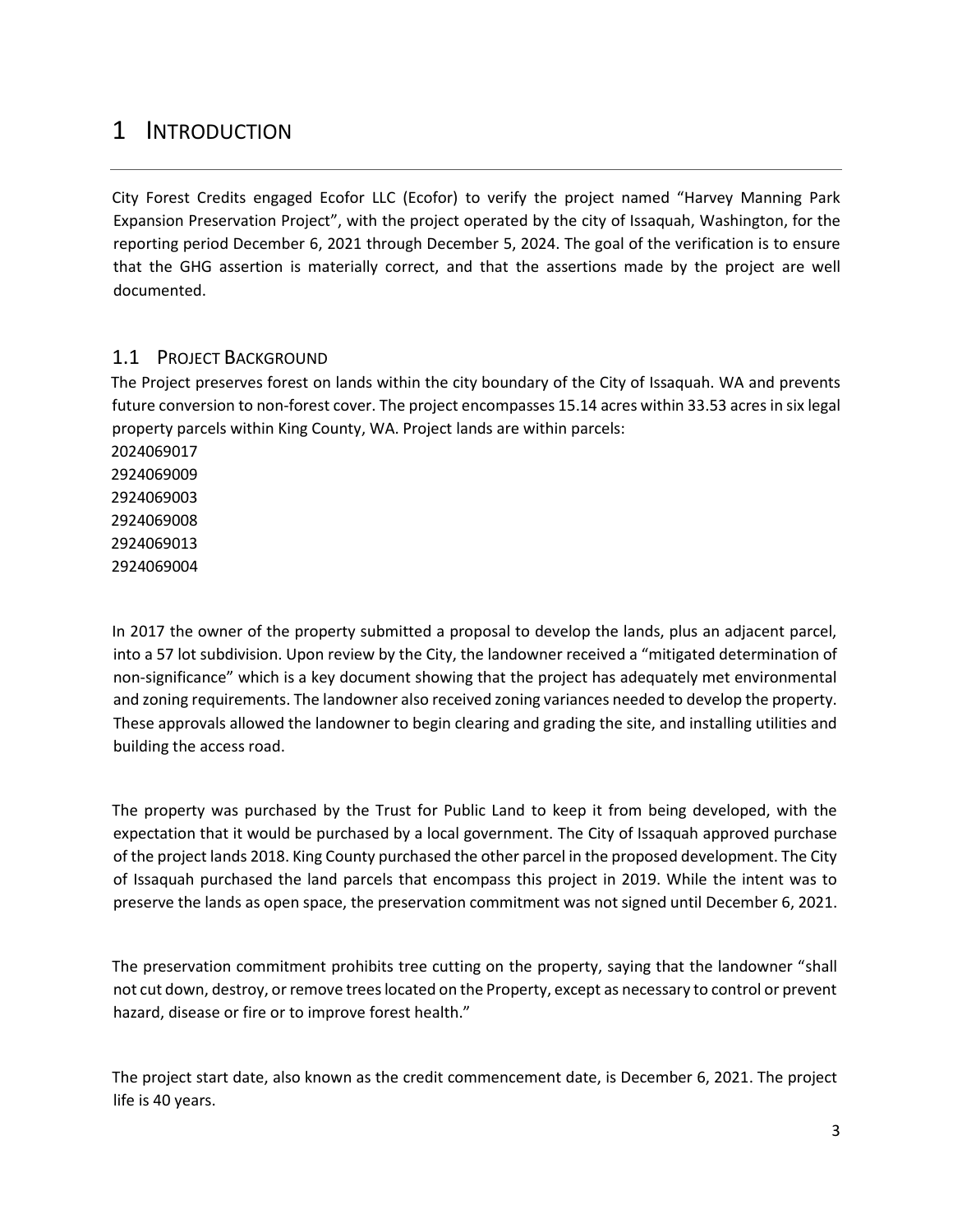### <span id="page-3-0"></span>1.2 CONTACT INFORMATION

Project Operator City of Issaquah 301 Rainier Boulevard South P.O. Box 1307 Issaquah, WA 98027 Contact: Jennifer Fink

Verification Body Ecofor LLC 16011 36th Ave NE Lake Forest Park, WA 98155

### <span id="page-3-1"></span>1.3 OBJECTIVE

The goal of this GHG emission reduction verification is to ensure that the GHG assertion made by the Project is materially correct, that the assertions and assumptions used in the offset calculations are appropriate, that the offset calculations conform to the CFC Protocol, and that the Project is in compliance with all CFC requirements relating to eligibility, accounting and documentation.

## <span id="page-3-2"></span>2 VERIFICATION CRITERIA

#### <span id="page-3-3"></span>2.1 PROTOCOL

The verification was conducted to the City Forest Credits Tree Preservation Protocol – 40 years, version 10.40, February 7, 2021 (CFC Protocol).

### <span id="page-3-4"></span>2.2 LEVEL OF ASSURANCE

This verification was conducted to a reasonable level of assurance.

## <span id="page-3-5"></span>3 SCOPE OF VERIFICATION

The verification checks the attributes of the project against the requirements of the CFC Protocol. Verification includes checking public documents, such as checking public land records to verify ownership of the lands, location of lands relative to city or urban boundaries, zoning, and checking forest canopy conditions using publicly available aerial imagery. All inputs to credit calculations are checked for validity and appropriateness, and each step in the credit calculation is checked for accuracy. Where the verifier believes that different input values are more appropriate than the values proposed by the project, the verifier recommends values to CFC and provides evidence and reasoning for why the different input values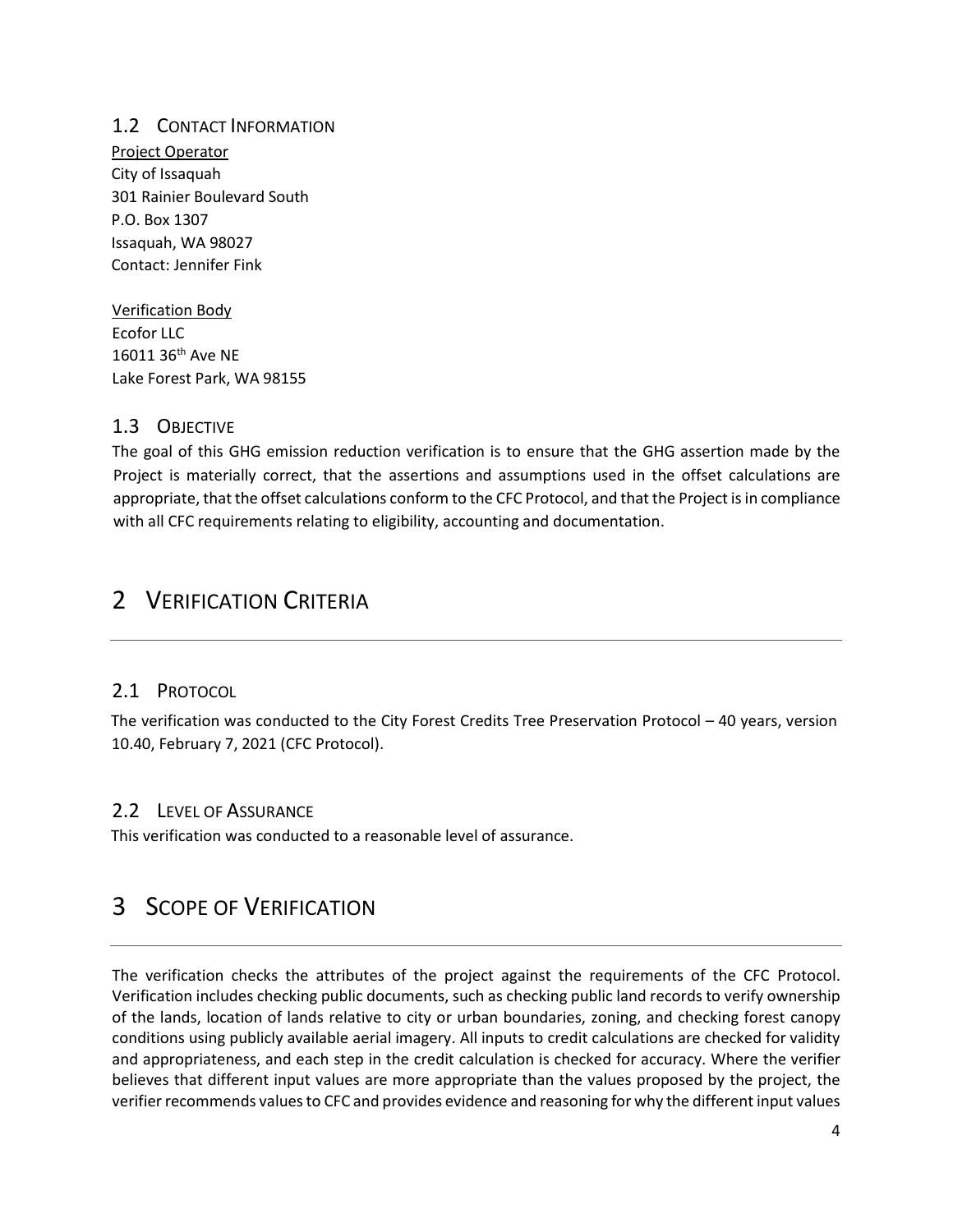should be used. The verifier does not issue a verification until all issues are resolved, including correcting errors and gaps in information, choosing acceptable input values to credit calculations, and correctly performing credit calculations. The verification does not include conducting an independent forest inventory.

# <span id="page-4-0"></span>4 VERIFICATION PROCESS

### <span id="page-4-1"></span>4.1 VERIFICATION ACTIVITIES

The verification process consisted of the following activities:

- Project documents were reviewed to assure that they meet the requirements of the CFCs Protocol.
- Specific terms of the CFC Protocol were checked against evidence provided by the project or evidence independently gathered by the verifier to assure that each requirement of the protocol is met.
- Land ownership and areas were checked using County land records.
- Developable area and approval for development was checked using county and court records approving initial phases of development.
- Forest cover was checked using recent, independent aerial imagery.
- Ecofor conducted a site visit on 3 December, 2021, and collected data on tree canopy cover type along transects through the project area, observed forest health and forest type, looked for signs of encroachment, and measured trees on plots for estimating biomass carbon stock.
- CFC provided the project an Excel spreadsheet for calculating credits. Ecofor worked with CFC to make correct calculations of credits using data from development plans and the site visit.
- Ecofor submitted to CFC and the Project Operator requests for clarifications and corrections, as issues came to light, and reviewed revised and corrected documents and calculations.

### <span id="page-4-2"></span>4.2 CFC TREE PRESERVATION PROTOCOL REQUIREMENTS

#### <span id="page-4-3"></span>4.2.1 Eligibility

Ecofor reviewed the Project against all CFC Tree Preservation Protocol requirements and confirmed the following:

- Ecofor consulted City of Issaquah maps and determined that the project lands are located within the city limits of the City of Issaquah, meeting the project location requirement in Section 1.3 of the CFC Protocol.
- The project area is defined and boundaries are clearly specified in ways that meet the requirements of Section 1.4 of the CFC Protocol.
- The Project Area currently is currently between 88-100% tree canopy cover, which is greater than minimum required 80% tree canopy cover required by Section 1.4 of the CFC Protocol.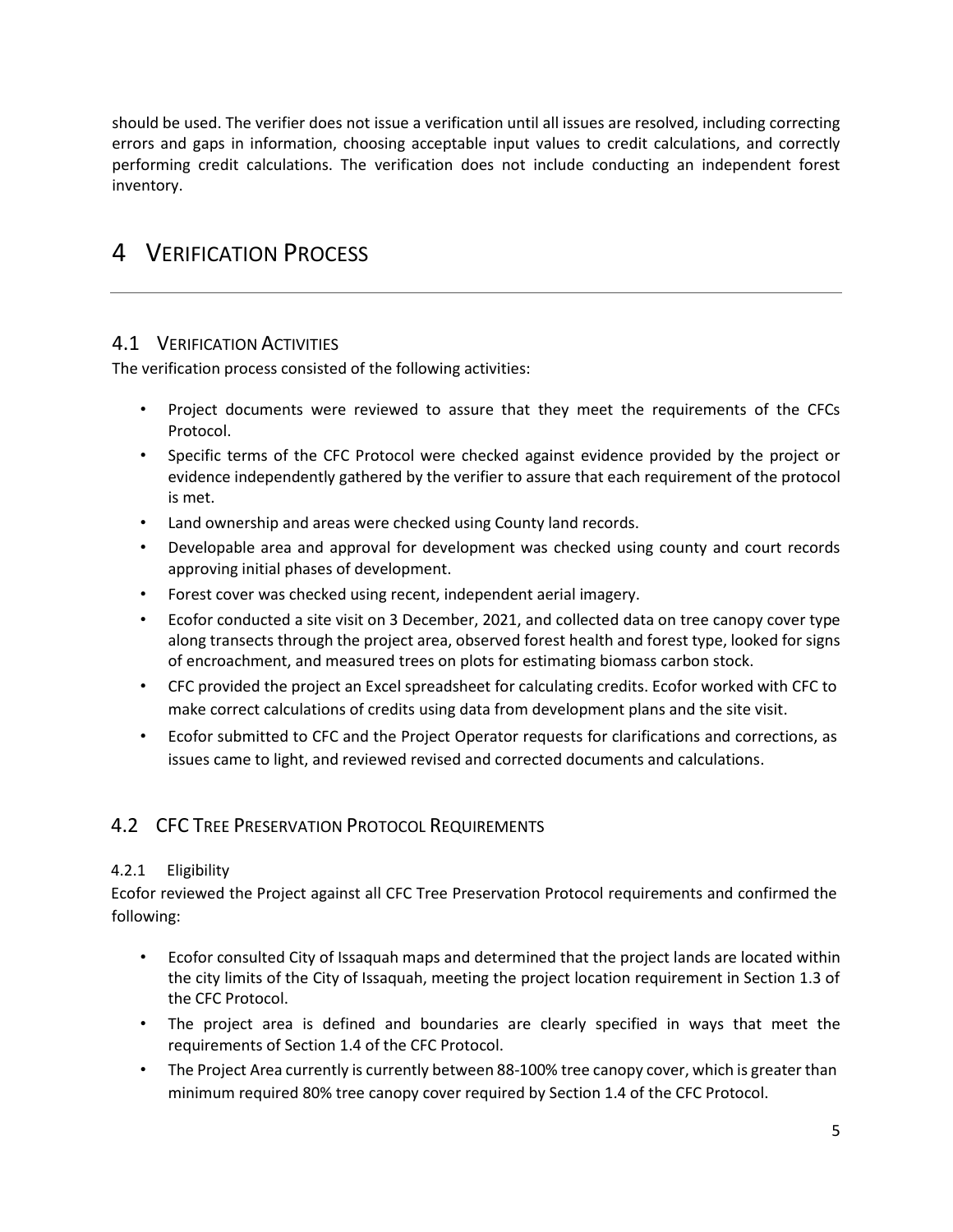- County records show that the project proponent, the City if Issaquah, owns the project lands and thus is eligible to create and received CFC credits under the requirements of Section 1.5 of the CFC Protocol.
- The Project Operator submitted an application to create the project with the CFC prior to executing the legal instrument that protects the trees on the project lands.
- Protection of the forest in permanent, which is longer than the 40 years required by Section 2 of the CFC Protocol.
- Reporting Period is December 6, 2021 through December 5, 2024.
- Ecofor independently verified that the project area located in zones SF-S and SF-E which allow residential development with 4.5 and 1.24 dwelling units per acre, respectively.
- Areas with the legal parcel boundaries that are within stream buffers, steep slopes, or other critical areas where clearing is not allowed are excluded from the Project Area.
- Prior to the conservation covenant established by the project, trees within the Project Area were not protected from removal.
- There is a clear title to carbon credits through the Project Operator's (City of Issaquah) recorded ownership of the land and the Project Operator has legal authority to create and dispose of greenhouse gas offsets generated on the project lands.

#### <span id="page-5-0"></span>4.2.2 Additionality

Project lands met the requirements of the Protocol:

- The project lands legally could have been developed into housing units with associated yards, streets and utilities, meeting CFC Protocol Section 4.3.A, and within three years of the project start date the land was sold to the City at a price of approximately \$300,000 per acre, demonstrating value for development and well above the threshold value of \$10,000 per acre, thus meeting the requirement of Section 4.3.C showing value for development.
- The Preservation Commitment date is after November 1, 2017, meeting the requirement of Section 5 of the CFC Protocol.
- Prior to the Project, trees on the land were not protected from removal by easement, zoning, or other legal mechanism.

#### <span id="page-5-1"></span>4.2.3 Permanence

The landowner has established and recorded a permanent covenant on the land protecting the Project Trees.

#### <span id="page-5-2"></span>4.2.4 Accounting

The project quantifies the amount of carbon stored within the Project Area using US Forest Service afforestation tables permitted under Section 10.1.A of the CFC Protocol.

• The project obtained historic aerial photos from 1936 and 1946 showing over 90% tree canopy cover within the project area. There are some tree canopy gaps within the land parcel boundaries, in areas that are now classified as "critical areas" and excluded from the Project Area. Shadows on the northeast edge of the project area show that trees within the project area were tall enough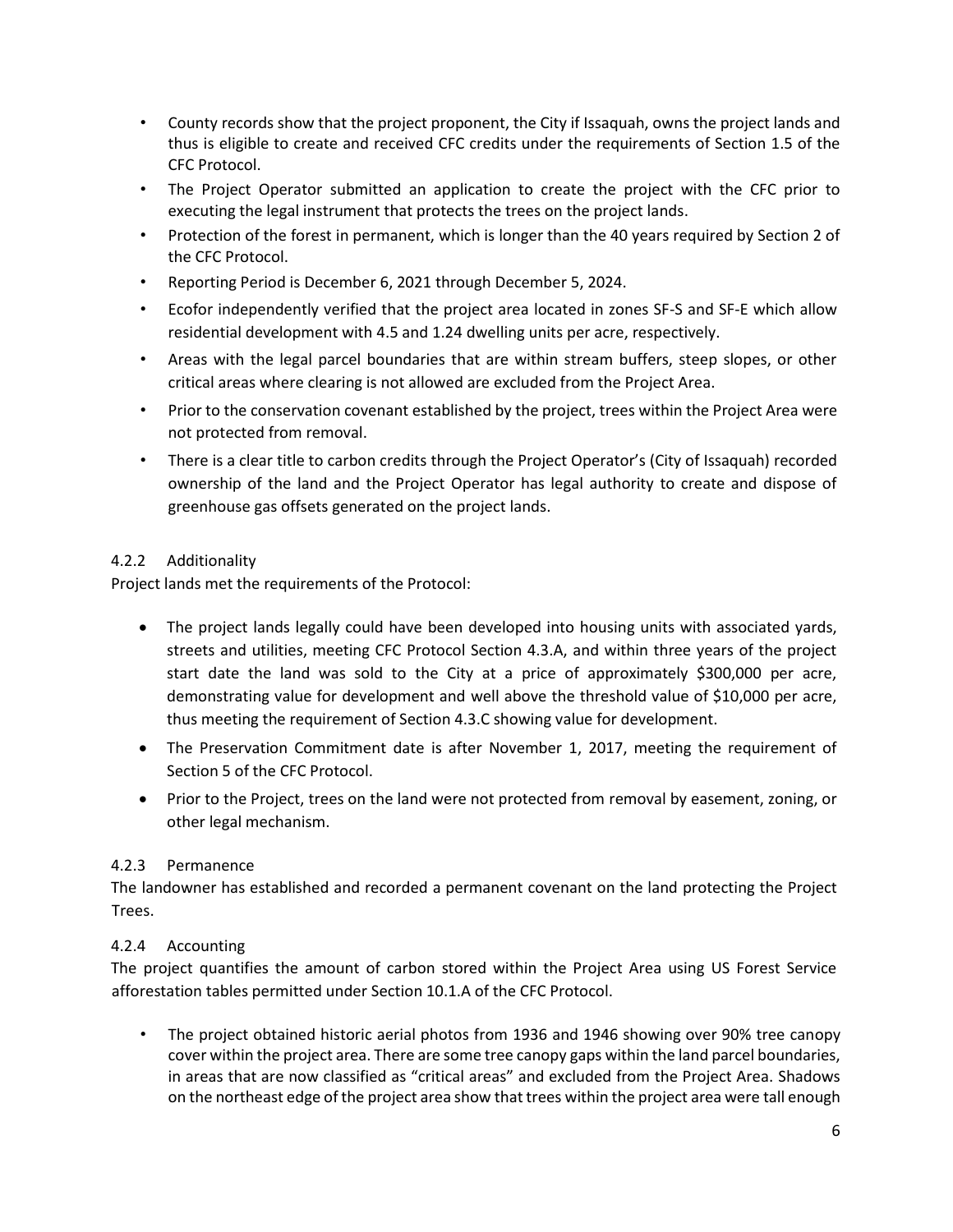to have substantial shadows, but no information is available to all calculation of the sun angle and estimation to tree heights. The oblique angle of the 1946 photo allows comparison of the tree height to road widths and suggests that the typical tree height is greater than 50 feet. Based on these pieces of data, Ecofor judges the Project Operator's assertion of a 1916 stand origination date to be reasonable.

- Ecofor obtained recent aerial imagery of the project area and verified that the area is essentially completely tree covered. Overstory tree gaps observed during the site visit were mostly smaller than one tree canopy width across.
- During the site visit, Ecofor observed overstory tree canopy cover at 102 points along transects through the project area and the tree cover was 11% conifer and 89% deciduous. The fraction conifer is high in gullies and along creeks, in parts of the land parcel area that are excluded from the project because they are classified as "critical areas" where land clearing is not allowed. The main conifer tree species are Douglas-fir and Western Red Cedar. The dominant deciduous tree species is Bigleaf Maple. Red Cedar growing in the understory shows species succession, further supporting estimates of the stand age being greater than 90 years. The species in photos support the selection of tables B21 and B22 for calculation of forest carbon stock. The weighted average of deciduous and conifer tree cover is used to weight the different carbon stocks from the tables for Alder-Maple and Douglas-fir, based on the ratio observed during the site visit.
- The area subject to clearing is from the approved site development plan.
- The area of potential impervious area is calculated from the allowed impervious area specified for each lot in the development plans, plus the areas that were to be converted to roads and utilities.

#### <span id="page-6-0"></span>4.2.5 Leakage

The project follows the CFC protocol and accounts for displacement of development, both in loss of biomass and displacement of impervious surfaces to other locations. Deductions for this expected displacement of development are made to the carbon stocks on site when calculating credits for avoided emissions.

## <span id="page-6-1"></span>5 VERIFICATION FINDINGS

All issues raised by Ecofor were clarified or corrected by the Project Operator and CFC and all issues were closed.

Ecofor recommends that CFC continue to monitor tree cover across the project area, to ensure that as the Bigleaf Maple in the site die of old age the forest type converts to shade tolerant species such as Western Red Cedar instead of converting to brush.